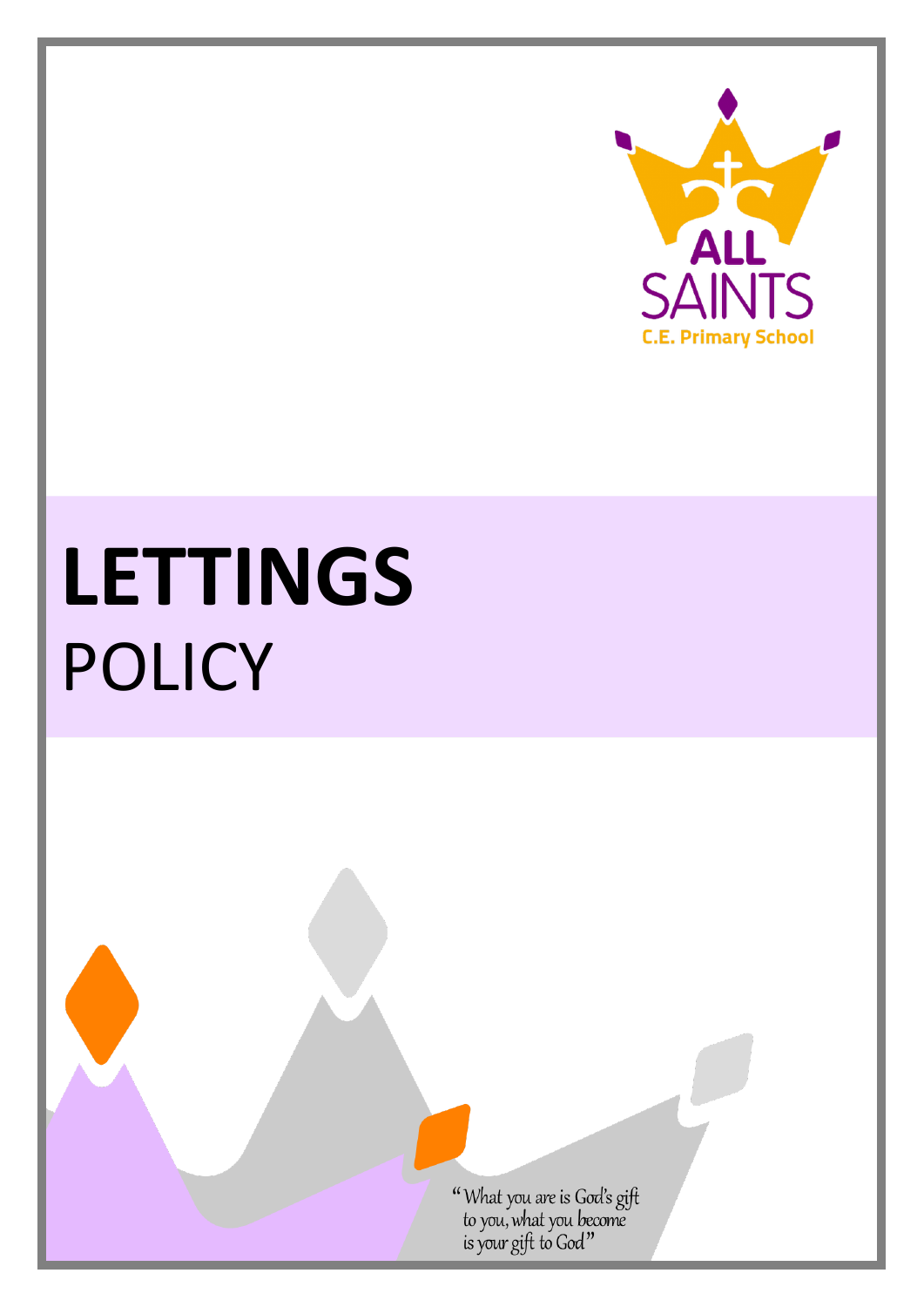- 1. The Governing Body actively encourages community use of the school buildings. However, it reserves the right to refuse any lettings it may choose.
- 2. The hirer must be willing to meet with school officials and provide details of their aims and objectives.
- 3. The Governing Body will ensure that the school budget does not subsidise non-school activities and that all costs are recovered. Charges will be reviewed annually by the Governing Body.
- 4. Each hirer using the school will be required to nominate a contact person. Such a person is deemed to be in charge and able to investigate any difficulties which may arise.
- 5. The Governing Body will determine if a nominated person from school is required on site when the premises are being used. If not, a responsible person must be on call.
- 6. A Letting Application / Indemnity Form must be completed by all applicants. A signed copy of the application form, if approved by the school, will be returned to the hirer. For long term lettings application forms will be reviewed on an annual basis. +
- 7. No lettings will be approved giving the user exclusive possession. (note: this is a legal requirement, not to be confused with a sole letting)
- 8. Any hirer that uses the school must be adequately insured (with a minimum of £5m public liability insurance) and insurance documents must be attached to the application.
- 9. All hirers must comply with health and safety legislation.
- 10. The hirer is responsible for ensuring that DBS checks have been undertaken where appropriate.
- 11. Arrangements for the payment of each letting will be made in advance with the hirer concerned.
- 12. Smoking is not allowed on the premises in line with school policy.
- 13. Alcoholic Drinks
	- a) An occasional licence must be obtained where appropriate. The Licensee is responsible for conduct of bar sales, etc.
	- b) No alcohol is to be stored or retained on the premises when pupils are in school.

# **Charges**

Lettings/hiring charges are based on four categories. These categories are for general guidance. The Governors may, at their discretion, add further users within the appropriate categories.

#### **Group A Use**

The following qualify for free letting:

- A. All school events (parent consultations, governors meetings, performances, fundraising etc)
- B. Parent Forum meetings and functions. The cost of cleaning materials and labour will be charged when 'free hire' of the hall is given for dances or discos (if no admission charge).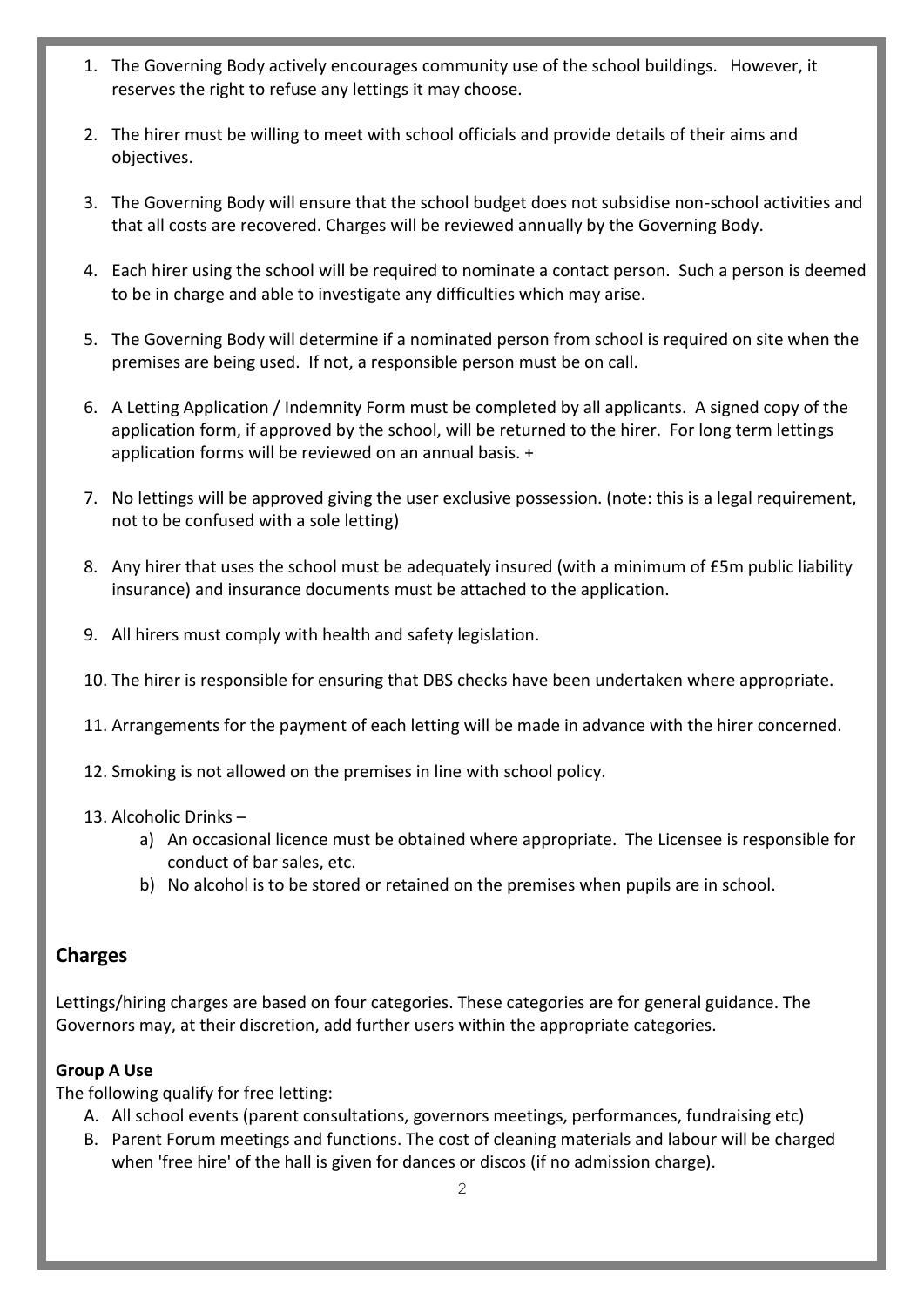#### **Group B Use**

- A. These lettings are for those who book a room/space on a regular basis; i.e. once a month/week. The person/group hiring is non-profit making. It is intended for community groups/Church Based Groups (if no admission charge/non profit making).
- B. Parent Forum meetings and functions. (when there is an admission charge).

# **Group C Use**

- A. These lettings are for those who book on an occasional basis. The person/group hiring is non-profit making, but they may be fund-raising.
- B. These lettings are for those who book a room/space on a regular basis; i.e. once a month/week. The person/group hiring is non-profit making. It is intended for community groups/Church Based Groups (if an admission charge is made/profit making)..

### **Group D Use**

These lettings are for private and commercial groups. The person/group may be charging a fee to the public in order to make a profit. The charges will be at the discretion of the Governors according to the individual requirements of the hirer. A deposit will be required. There will also be a payment for charge caretaking service.

### **Extraordinary Lettings**

School Holiday lettings, but NOT for the whole school – just a part of the school. Special charges will be fixed at the discretion of the Governors

### **Lettings charges for Hesketh with Becconsall All Saints CE School**

Full Day - £70 Part day - £39 Hourly Rate - £13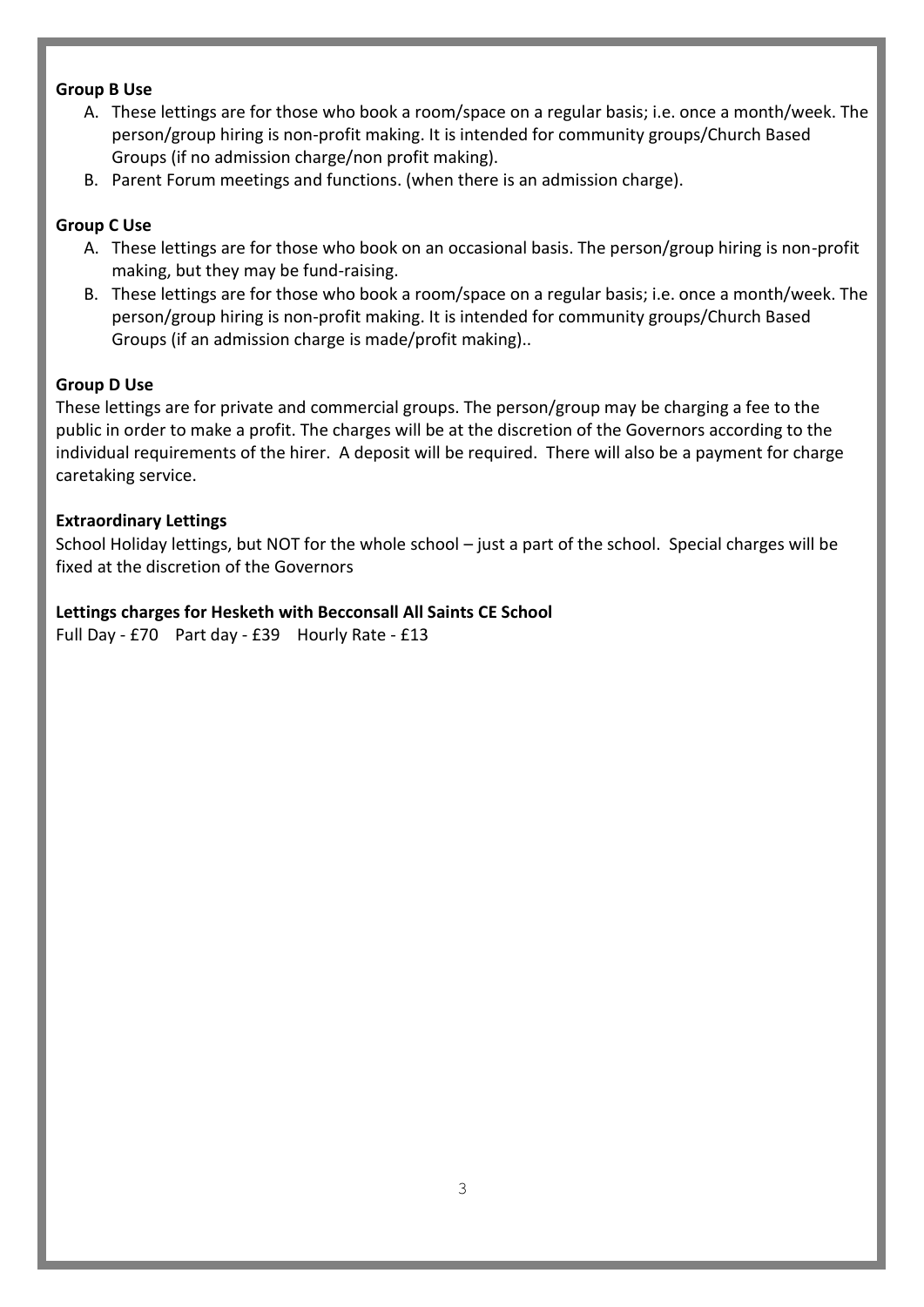|                                                                                                                                                                                  | USE OF SCHOOL PREMISES<br><b>APPLICATION FORM NO:</b> |                         |                         |    |
|----------------------------------------------------------------------------------------------------------------------------------------------------------------------------------|-------------------------------------------------------|-------------------------|-------------------------|----|
| <b>Name of Organisation:</b>                                                                                                                                                     |                                                       |                         |                         |    |
| <b>Name of Applicant:</b>                                                                                                                                                        |                                                       |                         |                         |    |
| <b>Address:</b>                                                                                                                                                                  |                                                       |                         |                         |    |
|                                                                                                                                                                                  |                                                       |                         |                         |    |
| Name and address of person to be billed if not same as 1: ______________________                                                                                                 |                                                       |                         |                         |    |
| Details of premises required:                                                                                                                                                    |                                                       |                         |                         |    |
| (a) Name of School:                                                                                                                                                              |                                                       |                         |                         |    |
|                                                                                                                                                                                  |                                                       |                         |                         |    |
|                                                                                                                                                                                  |                                                       |                         |                         |    |
|                                                                                                                                                                                  |                                                       |                         |                         |    |
|                                                                                                                                                                                  |                                                       |                         |                         |    |
| Type of accommodation<br>Classroom (indicate number of classrooms)                                                                                                               |                                                       | <b>Tick if required</b> | From                    | To |
| Hall                                                                                                                                                                             |                                                       |                         |                         |    |
| Kitchen                                                                                                                                                                          |                                                       |                         |                         |    |
| Toliets (indicate number of toilets)                                                                                                                                             |                                                       |                         |                         |    |
| Playground<br>Field                                                                                                                                                              |                                                       |                         |                         |    |
| Conference Room                                                                                                                                                                  |                                                       |                         |                         |    |
| (c) Accommodation Required.<br>Purpose for which accommodation/premises are required:<br>(a) If the letting is of a commercial nature, please supply details: __________________ |                                                       |                         |                         |    |
| (b) Will the general public be admitted?                                                                                                                                         | YES*                                                  | <b>NO</b>               | (delete as appropriate) |    |
| (c) Details of admission charges:                                                                                                                                                |                                                       |                         | (delete as appropriate) |    |
| (d) Is copyright music to be performed?                                                                                                                                          | YES*<br>YES*                                          | NO<br><b>NO</b>         | (delete as appropriate) |    |
| (e) Will the use of a piano be required?<br>Approximate number of people attending:<br>(f)                                                                                       |                                                       |                         |                         |    |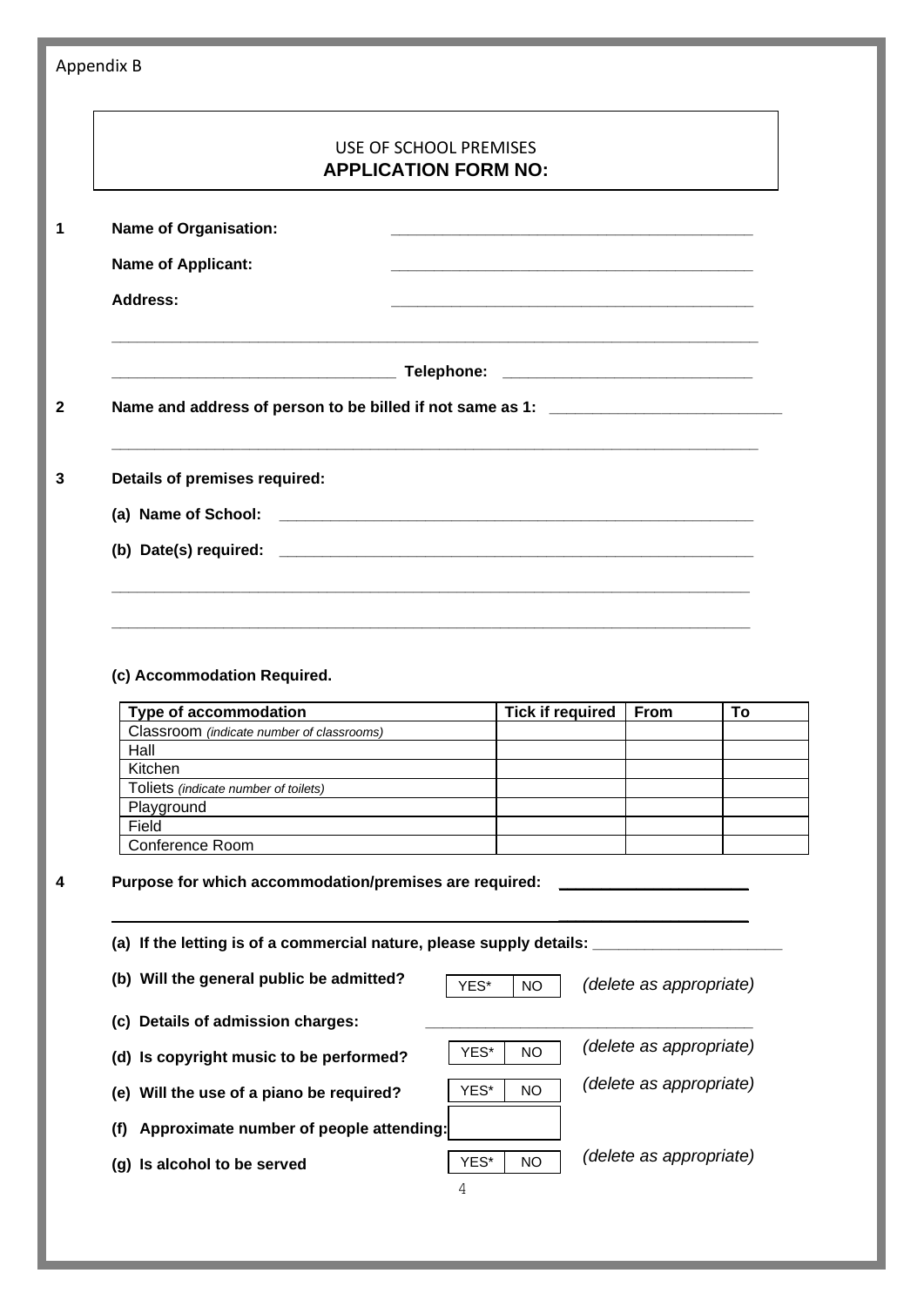#### **(h) Do you intend to use/bring into the premises any additional electrical equipment:** *(see note 6 below)* YES\* NO *(delete as appropriate)*

NO \*If you answer yes to any of these, please provide further details on a separate

#### **5 VAT Regulations Relating to the use of Sports Facilities**

Room hire alone is exempt. For example the local Brownies hiring the school hall or sports hall for a table top sale would be exempted from VAT.

If the local football club hired the school hall (NOT a sports hall) to play football, the letting would be exempt as the hall is not a sports facility.

If the local football club hired the school sports hall to play football as a one off letting, it would be standard rated.

Premises are sports facilities if they are designed or adapted for playing any sport or taking part in any physical recreation, such as swimming pools, football pitches, dance studios and skating rinks. Each court or pitch (or lane in the case of bowling alley, curling rink or swimming pool) is a separate sports facility.

However, if the same football club hired the school sports hall for a series of lets, they will be exempted from paying VAT if they meet all the following criteria:-

The bookings are for at least 10 sessions

The interval between the sessions is not less than 1 day and no more than 14 days apart The bookings are all for the same activity

The whole series is to be paid for (there must be written evidence of this)

The grantee has exclusive use of the facilities

The grantee is a school, club, an association or an organisation representing affiliated clubs or constituent associations.

I/WE HAVE READ THE CONDITIONS OUTLINED ABOVE AND APPLY TO BE EXEMPT FROM PAYING VAT AS WE FULFIL ALL THE ABOVE CRITERIA

**SIGNED** 

ON BEHALF OF

**DATE**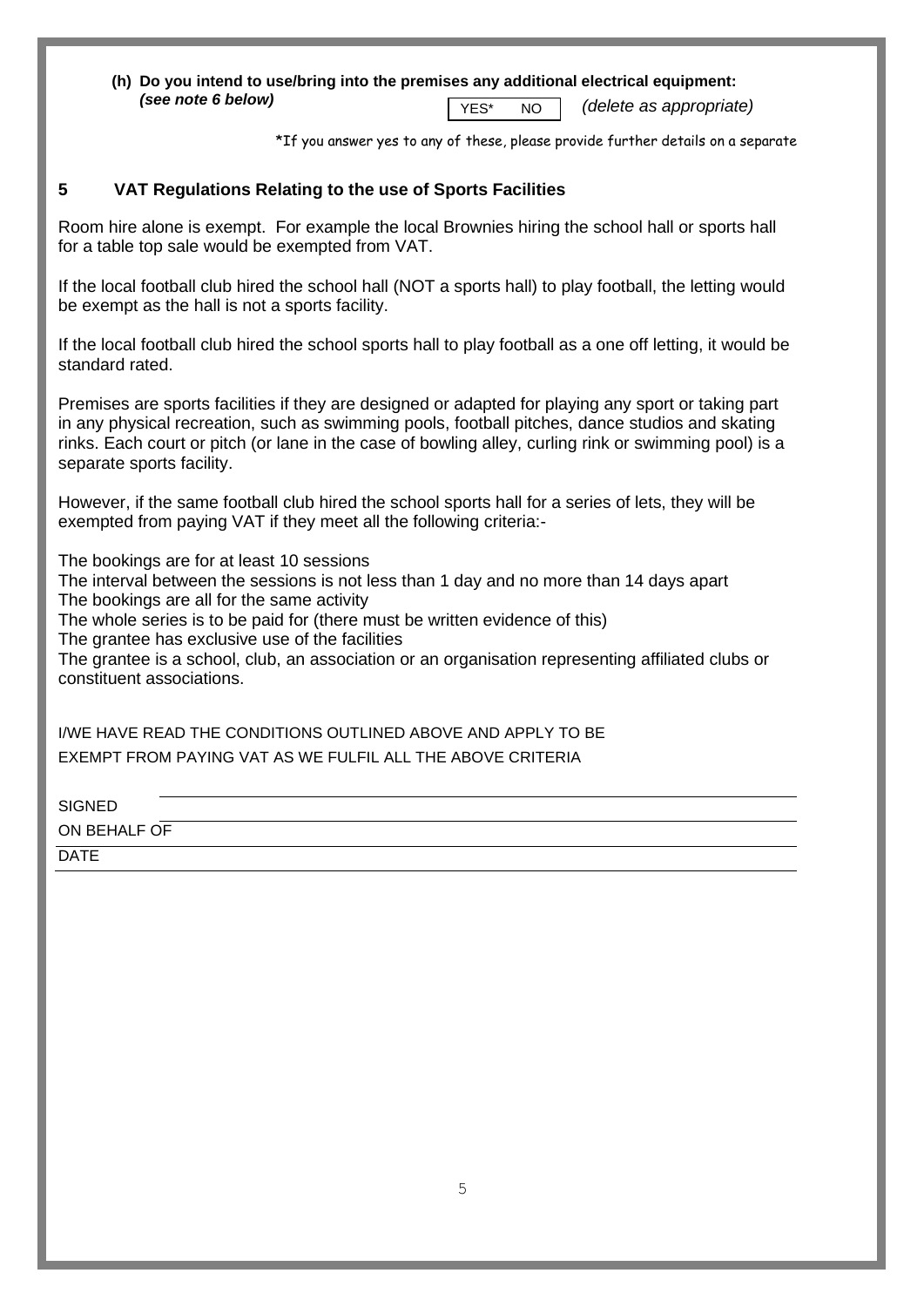6 Memorandum of Agreement and Indemnity to be completed for all applications:

**In consideration of the Governors and/or Lancashire County Council granting me/us the use of the aforementioned premises, I/we agree to pay to the Governors or to the County Council the prescribed hire charge and to replace or pay to the Governors or the County Council the cost of making good any damage caused to the premises by me/us.**

**It is further acknowledged and agreed that the Governors and/or the County Council give no warranty of the suitability of the premises for the use to which I/we intend to put them and I/we hereby agree to indemnify the Governors and/or the County Council, their officers, servants and agents against all actions, costs, claims and demands arising out of any accidents and/or loss which may occur on the said premises during their use by me/us provided that the same is not due to any negligence, omission or default of the Governors and/or the County Council, their officers, servants or agents.**

**Under no circumstances shall the permanent electrical installation be altered or otherwise interfered with. Permission for HIRERS to erect any temporary wiring for specific function or purpose shall only be carried out on approval by both the Lancashire County Property Group and the Licensing Section of Lancashire County Council. Further I/We undertake to check and inspect the facilities to ensure that they are clear and free of hazardous material, debris and spillages prior to use.**

**It is further acknowledged and agreed that I/we will indemnify the Governors and/or the County Council in respect of all actions, costs, claims and demands arising out of any breach of copyright as defined in the Copyright Act 1956, or under any other enactment in that behalf for the time being in force in respect of any performance of any literary, dramatic, or musical work, which takes place or which is given while the said premises are being used by me/us, our servants or agents.**

**I/We hereby undertake to provide at my/our own expense during the period hire of any swimming pool suitable and sufficient lifeguard personnel as based on the guidance of the Health and Safety Executive and as detailed in the "Instructions for the Use of Swimming Pools".**

**Under no circumstances does this letting give the user exclusive possession.**

**(The hirer should produce evidence that this indemnity is protected by adequate insurance cover).**

**Signature \_\_\_\_\_\_\_\_\_\_\_\_\_\_\_\_\_\_\_\_\_\_\_\_\_\_\_\_\_\_\_\_\_\_\_\_\_\_\_\_\_\_\_\_\_\_\_\_\_\_\_\_\_\_\_\_\_\_\_\_\_ Designation Date \_\_\_\_\_\_\_\_\_\_\_\_\_\_\_\_\_\_\_\_\_\_\_\_\_\_\_\_\_\_\_\_\_\_\_\_\_\_\_\_\_\_\_\_\_\_\_\_\_\_\_\_\_\_\_\_\_\_\_\_\_**